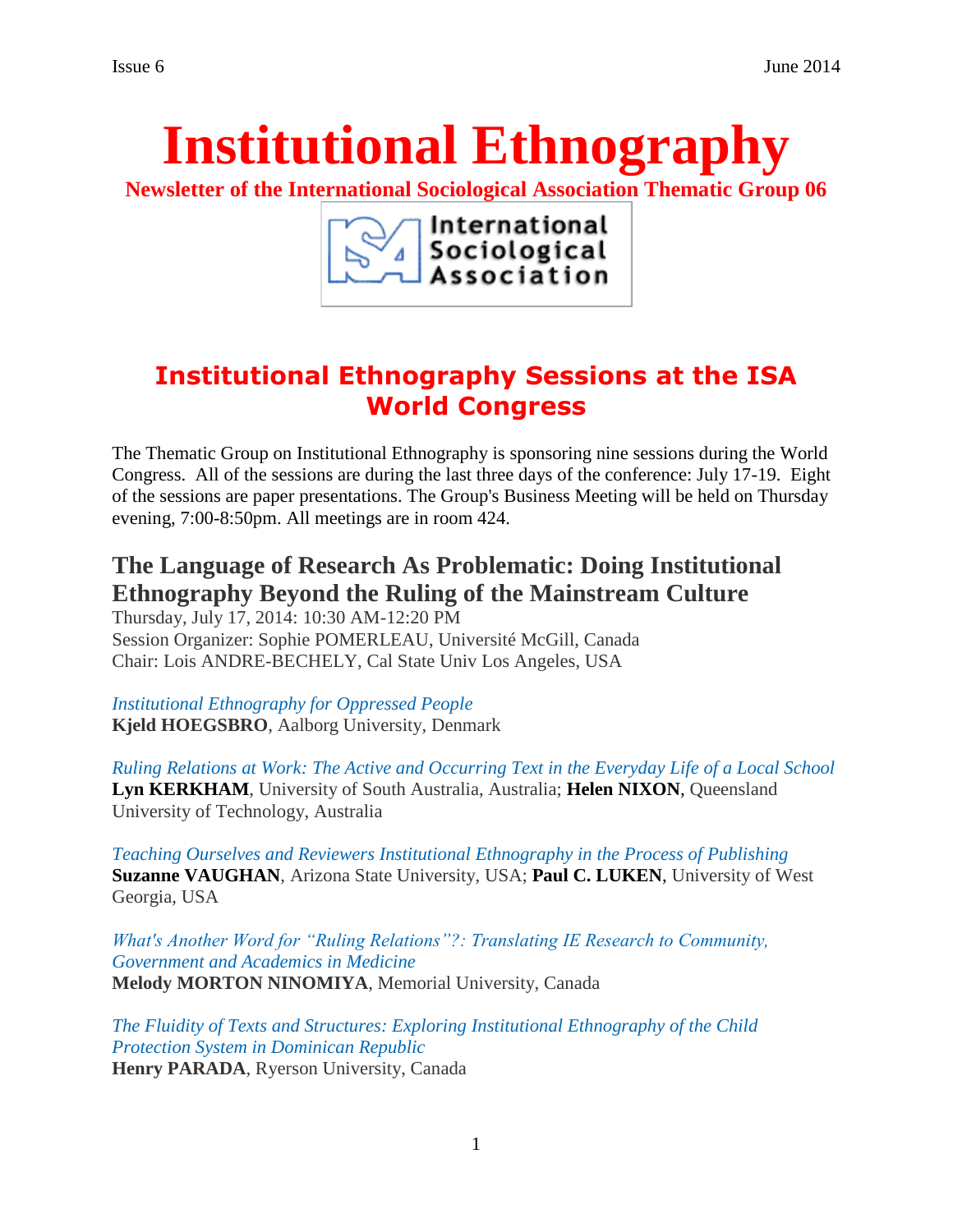## **Explicating the Ruling Relations of Management**

Thursday, July 17, 2014: 3:30 PM-5:20 PM Session Organizer: Cheryl ZURAWSKI, University of Regina, Canada Chair: Paul C. LUKEN, University of West Georgia, USA

*[Standardisation, Literacy and School Leadership: The Differential Effects of Policy](https://isaconf.confex.com/isaconf/wc2014/webprogram/Paper38862.html)*  **Phillip CORMACK**, University of South Australia, Australia; **Barbara COMBER**, Queensland University of Technology, Australia

*["We Want to Report about Everything!" How the Technologies of Results-Based Management](https://isaconf.confex.com/isaconf/wc2014/webprogram/Paper43621.html) [Protect the Comfort Zone of Donors in International Development Cooperation](https://isaconf.confex.com/isaconf/wc2014/webprogram/Paper43621.html)*  **Christoph HAUG**, University of Gothenburg, Sweden

*[The Work of Producing Quality in Changing Academia from the Standpoint of Junior Female](https://isaconf.confex.com/isaconf/wc2014/webprogram/Paper53275.html)  [Scholars](https://isaconf.confex.com/isaconf/wc2014/webprogram/Paper53275.html)*  **Rebecca LUND**, Aalto University, Finland

*[.](https://isaconf.confex.com/isaconf/wc2014/webprogram/Paper60878.html) [Managing Communication Access in Health Care: Who's in Charge?](https://isaconf.confex.com/isaconf/wc2014/webprogram/Paper60878.html)*  **Marjorie DEVAULT**, Syracuse University, USA

*[Educational Leadership Blind Spots: How Institutional](https://isaconf.confex.com/isaconf/wc2014/webprogram/Paper62634.html) Ethnography Helps in the Rethinking of [Administrative Practice](https://isaconf.confex.com/isaconf/wc2014/webprogram/Paper62634.html)*  **Lois ANDRE-BECHELY**, Cal State Univ Los Angeles, USA

## **When Western IE Meets Eastern Culture of Care**

Thursday, July 17, 2014: 5:30 PM-7:20 PM Session Organizer: Frank T.Y. WANG, National Chengchi University, Taiwan Chair: Marjorie DEVAULT, Syracuse University, USA

*[Navigating Domestic Violence Protection Law By Immigrant Wives in Taiwan](https://isaconf.confex.com/isaconf/wc2014/webprogram/Paper50012.html)*  **Wen-hui Anna TANG**, National Sun Yat-sen University, Taiwan

*[Living in the Gray Zone: State's in/Exclusion of Live-in Migrant Care Workers in Taiwan](https://isaconf.confex.com/isaconf/wc2014/webprogram/Paper50045.html)*  **Li-Fang LIANG**, National Yang-Ming University, Taiwan

*[How Indigenous People Are Excluded from Caring Their Children?](https://isaconf.confex.com/isaconf/wc2014/webprogram/Paper50073.html)*  **Frank T.Y. WANG**, National Chengchi University, Taiwan

*[Charity and Social Exclusion in Taiwanese Education System for Disabled Students](https://isaconf.confex.com/isaconf/wc2014/webprogram/Paper50088.html)*  **Heng-hao CHANG**, National Taipei University, Taiwan

**TG06 Business Meeting**

Thursday, July 17, 2014: 7:30 PM-8:50 PM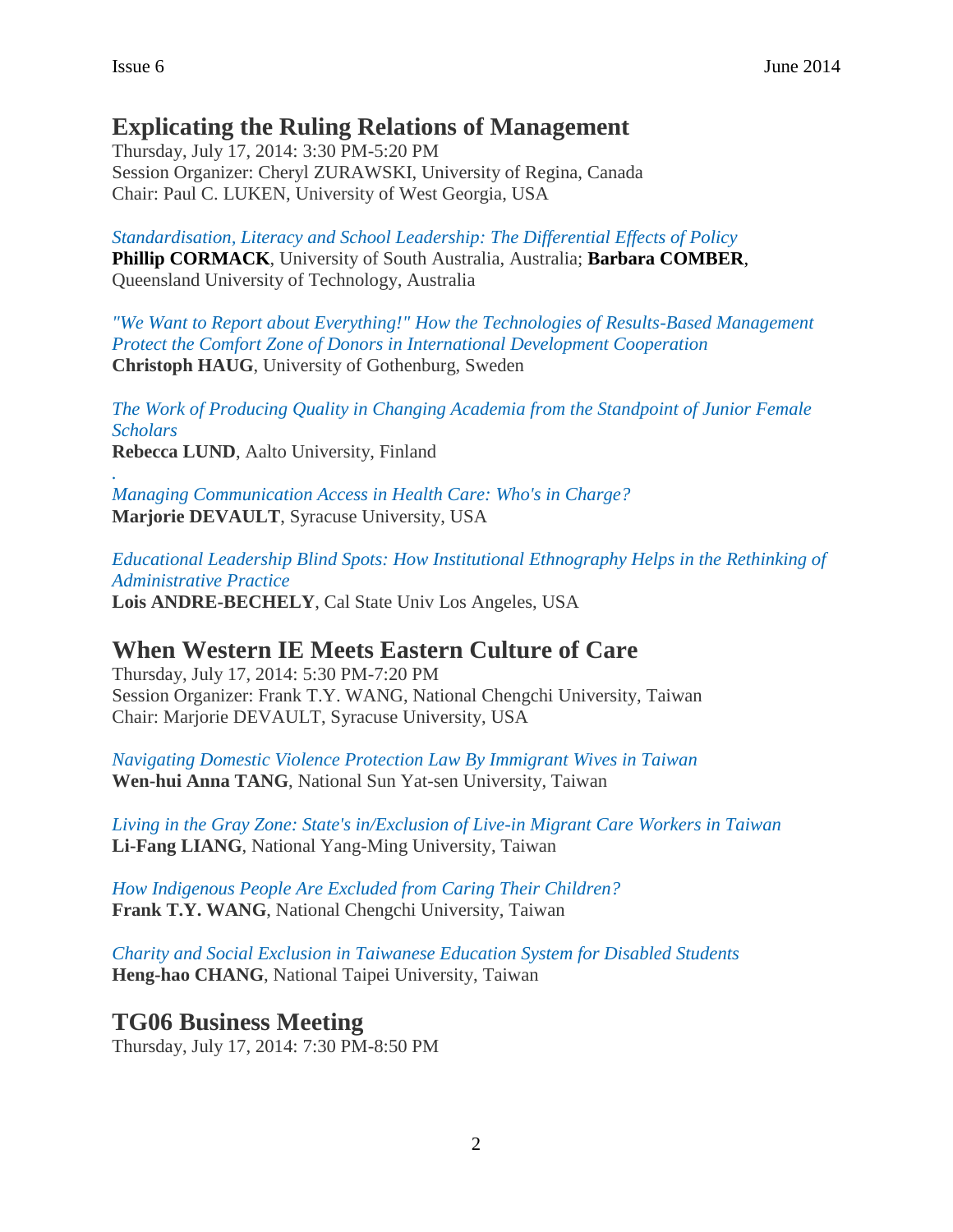## **Educational Accountability Practices in Systems, Educational Institutions and Homes**

Friday, July 18, 2014: 8:30 AM-10:20 AM Session Organizer: Barbara COMBER, Queensland University of Technology, Australia Chair: Phillip CORMACK, University of South Australia, Australia

#### *[Educational Accountability, Safety, and Youth](https://isaconf.confex.com/isaconf/wc2014/webprogram/Paper45190.html)*

**Alison GRIFFITH**, York University, Canada; **Naomi NICHOLS**, York University, Canada

*[Discovering Ideological Codes in the Professional Work of Daycare Personnel](https://isaconf.confex.com/isaconf/wc2014/webprogram/Paper44532.html)*  **Ann Christin NILSEN**, University of Agder, Norway

*[Literacy Leadership and Accountability Practices: Holding Onto Ethics in Ways That Count](https://isaconf.confex.com/isaconf/wc2014/webprogram/Paper36914.html)*  **Lyn KERKHAM**, University of South Australia, Australia; **Barbara COMBER**, Queensland University of Technology, Australia

*[Investigating Teachers' Decision-Making about the Use of Digital Technology in Kindergarten](https://isaconf.confex.com/isaconf/wc2014/webprogram/Paper44017.html)*  **Sandra GRANT**, Queensland University of Technology, Australia; **Professor Susan DANBY**, Queensland University of Technology, Australia

*[Students' Educational Achievements or Practicing of](https://isaconf.confex.com/isaconf/wc2014/webprogram/Paper48748.html) Citizenship: Disjunction or Alternative*  **Krystyna SIELLAWA-KOLBOWSKA**, Warsaw University of Life Sciences, Poland; **Krzysztof KOSELA**, University of Warsaw, Poland

## **Issues and Developments in Institutional Ethnography**

Friday, July 18, 2014: 10:30 AM-12:20 PM Session Organizer: Alison GRIFFITH, York University, Canada Chair: Suzanne VAUGHAN, Arizona State University, USA

*[Institutional Ethnography and The Uses Of Critical Discourse Analysis](https://isaconf.confex.com/isaconf/wc2014/webprogram/Paper30346.html)  David PEACOCK, University of Queensland, Australia*

*[Institutional Ethnography and the "New Materialism"](https://isaconf.confex.com/isaconf/wc2014/webprogram/Paper67424.html)*  **Liza MCCOY**, University of Calgary, Canada

*[Reflections on the Future Development of Institutional Ethnographic Inquiry](https://isaconf.confex.com/isaconf/wc2014/webprogram/Paper50352.html)*  **Eric MYKHALOVSKIY**, York University, Canada

*[Discovering Agency, Material Practices & Marginalization –](https://isaconf.confex.com/isaconf/wc2014/webprogram/Paper44139.html) Examples from an Institutional [Ethnography on Hidden Disabilities in Working Life](https://isaconf.confex.com/isaconf/wc2014/webprogram/Paper44139.html)*  **Maria NORSTEDT**, University of Lund, Sweden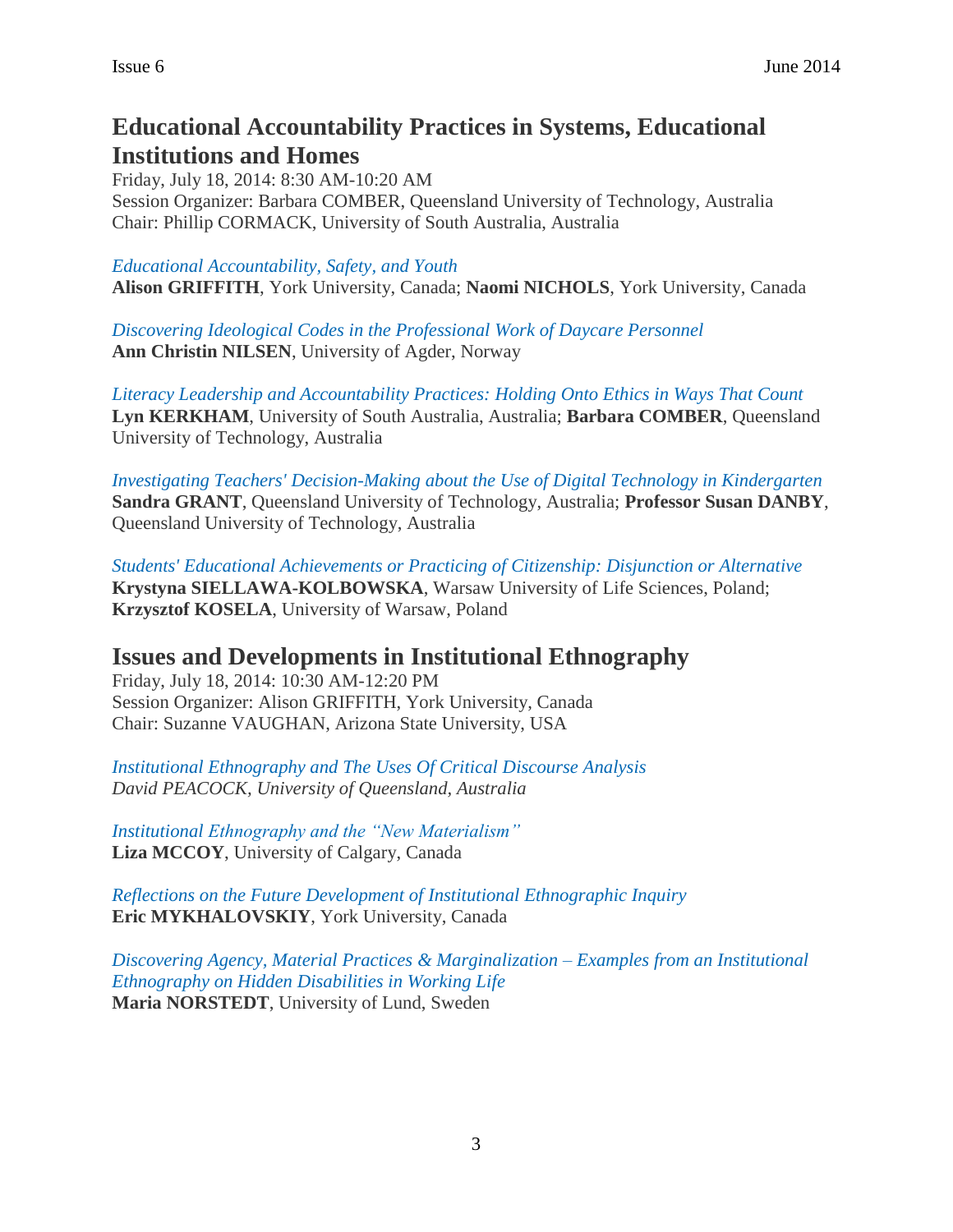## **Policy, Practices, Troubles, and Resistance**

Friday, July 18, 2014: 3:30 PM-5:20 PM Session Organizer: Paul C. LUKEN, University of West Georgia, USA Chair: Alison GRIFFITH, York University, Canada

*[Making Trouble: Ruling Relations For Students and Teachers In Non-Academic Pathways](https://isaconf.confex.com/isaconf/wc2014/webprogram/Paper36373.html)*  **Catherine DOHERTY**, Queensland University of Technology, Australia

*[Reflecting on Work Practices: Possibilities for Dialogue and Collaborative Knowledge](https://isaconf.confex.com/isaconf/wc2014/webprogram/Paper50620.html)  [Production in Institutional Ethnography](https://isaconf.confex.com/isaconf/wc2014/webprogram/Paper50620.html)*  **Riikka HOMANEN**, University of Tampere, Finland

*[The Realpolitik of Sexual Assault: Cartographies of Gender, Consent, Standpoint and University](https://isaconf.confex.com/isaconf/wc2014/webprogram/Paper40677.html)  ["Hookup Cultures"](https://isaconf.confex.com/isaconf/wc2014/webprogram/Paper40677.html)*  **Jason LAKER**, San Jose State University, USA; **Erica BOAS**, San Jose State University, USA

*[Giving Sense to Social Policy Implementation and Its Evaluation Analyzing the Institutional](https://isaconf.confex.com/isaconf/wc2014/webprogram/Paper55104.html)  [Work: The Case of a French Social Security Local Organization](https://isaconf.confex.com/isaconf/wc2014/webprogram/Paper55104.html)*  **Nadia OKBANI**, Centre Emile Durkheim, Science Po Bordeaux (EDSP2), France

*[Gendering Responsibility: Work Practices and Institutional Responses to Intimate Partner](https://isaconf.confex.com/isaconf/wc2014/webprogram/Paper50563.html)  [Violence in Finland and in Russia](https://isaconf.confex.com/isaconf/wc2014/webprogram/Paper50563.html)* 

**Tuija VIRKKI**, University of Jyväskylä, Finland; **Maija JÄPPINEN**, University of Helsinki, Finland

## **Interdisciplinary Applications of Institutional Ethnography**

Saturday, July 19, 2014: 8:30 AM-10:20 AM Session Organizer: Lois ANDRE-BECHELY, Cal State Univ Los Angeles, USA Chair: Lauren EASTWOOD, State University of New York, College at Plattsburgh, USA

*Health Discourse, [Ruling Relations and Work Knowledge](https://isaconf.confex.com/isaconf/wc2014/webprogram/Paper40394.html)*  **Shiho SATO**, The Norwegian School of Sport Sciences, Norway

*[Colonialism, Land Use Planning, and Indigenous Rights: Using Institutional Ethnography to](https://isaconf.confex.com/isaconf/wc2014/webprogram/Paper42770.html)  [Understand the Colonial Rationalities of Planning in 21st Century Chile](https://isaconf.confex.com/isaconf/wc2014/webprogram/Paper42770.html)*  **Magdalena UGARTE**, University of British Columbia, Canada

*[Contradictory Ruling Regulations in Practice –](https://isaconf.confex.com/isaconf/wc2014/webprogram/Paper44989.html) Empirical Evidence from an Implementation [Study on Tolerated Refugees Access to the Vocational Training System in Germany](https://isaconf.confex.com/isaconf/wc2014/webprogram/Paper44989.html)*  **Angela BAUER**, Institute for Employment Research, Germany

*[Can Actor Relational Approach be Combined with Institutional Ethnography –](https://isaconf.confex.com/isaconf/wc2014/webprogram/Paper53546.html) What Could be [the Benefits When Studying Information and Communication Technology Use in Child Welfare?](https://isaconf.confex.com/isaconf/wc2014/webprogram/Paper53546.html)*  **Raija KOSKINEN**, University of Helsinki, Finland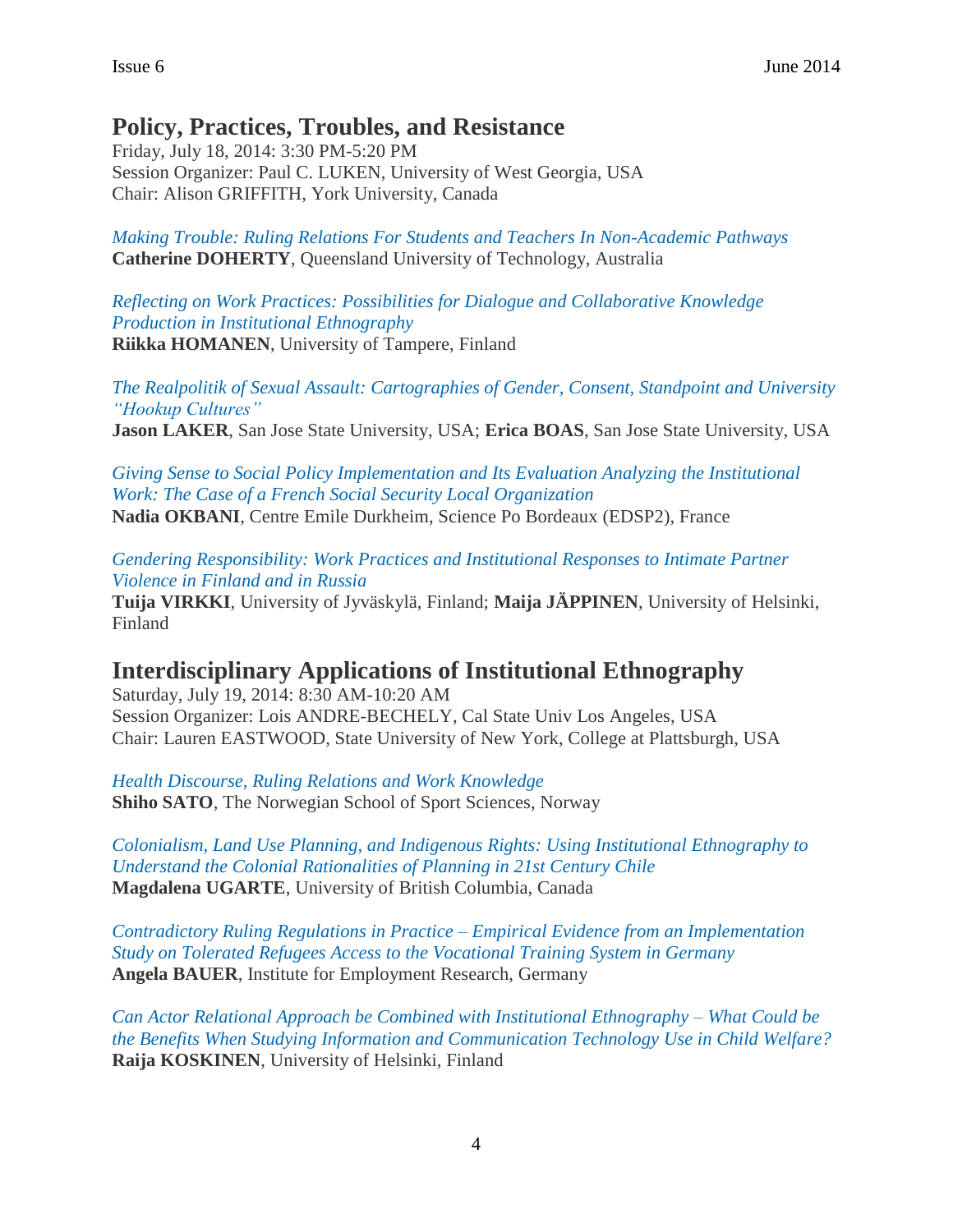*[Understanding the Market: An Ethnographic Exploration of the City of London](https://isaconf.confex.com/isaconf/wc2014/webprogram/Paper55707.html)*  **Alex SIMPSON**, University of York, United Kingdom

## **The Institutional Challenges of the Legal Frameworks in the Contemporary World**

Saturday, July 19, 2014: 10:30 AM-12:20 PM Session Organizer: Laura FERRENO, Universidad Nacional de Avellaneda, Argentina Chair: Eric MYKHALOVSKIY, York University, Canada

*[Working Circumspectly: What Are the Implications for Teaching in Multicultural Australia?](https://isaconf.confex.com/isaconf/wc2014/webprogram/Paper39639.html)*  **Margaret PERGER**, Deakin University, Australia

*[The Managerialization of International Collaboration: The Silencing of Social Justice Solidarity](https://isaconf.confex.com/isaconf/wc2014/webprogram/Paper49512.html)*  **Henry PARADA**, Ryerson University, Canada

*[Indigenous Peoples Organizations in Intergovernmental Policy: Conflicts and Strategies for](https://isaconf.confex.com/isaconf/wc2014/webprogram/Paper60305.html)  [Participation](https://isaconf.confex.com/isaconf/wc2014/webprogram/Paper60305.html)* 

**Lauren EASTWOOD**, State University of New York, College at Plattsburgh, USA

*[Contested Control: An Institutional Ethnography of Immigration Offices in Germany](https://isaconf.confex.com/isaconf/wc2014/webprogram/Paper68621.html)*  **Tobias EULE**, University of Bern, Switzerland

# **New Institutional Ethnography Anthology by Dorothy Smith and Susan Turner**

#### **Incorporating Texts into Institutional Ethnographies Edited by Dorothy E. Smith and Susan Marie Turner**

University of Toronto Press, Scholarly Publishing Division © 2014

In *Incorporating Texts into Institutional Ethnographies*, Dorothy E. Smith and Susan Marie Turner present a selection of essays highlighting perhaps the single most distinctive feature of the sociological approach known as Institutional Ethnography (IE) – the ethnographic investigation of how texts coordinate and organize people's activities across space and time. The chapters, written by scholars who are relatively new to IE as well as IE veterans, illustrate the wide variety of ways in which IE investigations can be done, as well as the breadth of topics IE has been used to study. Both a collection of examples that can be used in teaching and research project design and an excellent introduction to IE methods and techniques, *Incorporating Texts into Institutional Ethnographies* is an essential contribution to the subject. (Text taken from the University of Toronto Press Publishing:

[http://www.utppublishing.com/Incorporating-Texts-into-Institutional-Ethnographies.html\)](http://www.utppublishing.com/Incorporating-Texts-into-Institutional-Ethnographies.html)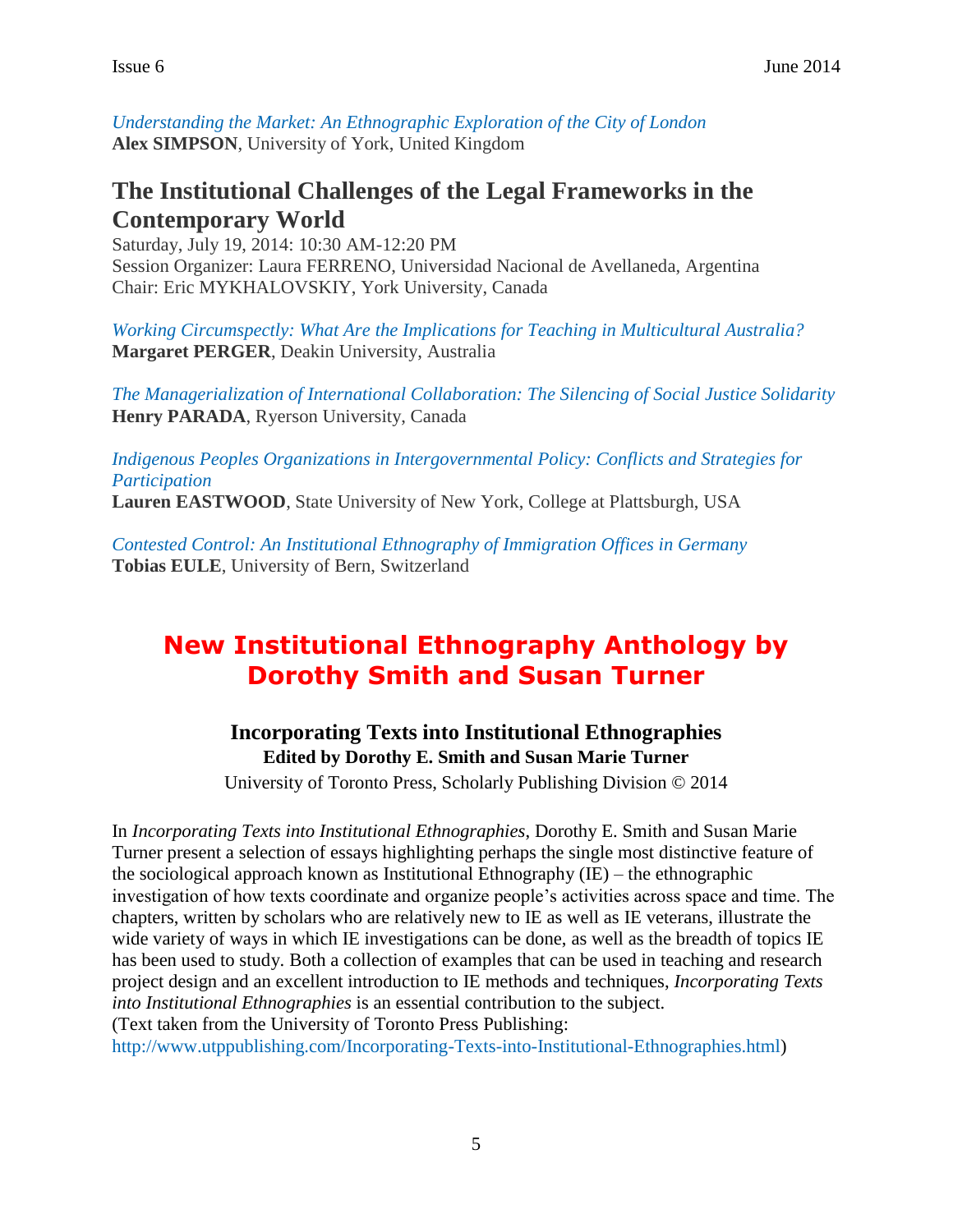## **Vote on Revised TG06 Statutes at the World Congress**

The Statutes of the Thematic Group on Institutional Ethnography were reviewed and approved at the time the Group was established in May 2011. A later review, however, noted some deficiencies in the Statutes. Below you will find both the current statutes and an emended version that should meet the ISA requirements. The revision includes a brief statement of By-Laws as well. The changes are highlighted for your convenience. These changes will be discussed and voted on during the TG06 Business Meeting at the upcoming World Congress.

#### *Current Statutes*

#### **Introduction**

Institutional ethnography is an alternative sociology founded by Dorothy E. Smith that examines social relations and social institutions from the standpoint of the experiences of particular, active subjects. It is distinct from other sociological modes of investigation in that it is not under the direction or conceptual control of any sociological theory; rather, inquiry begins in and remains in the social world in which we live. The aims of institutional ethnography investigations are threefold. The first is to discover how it is that day in and day out we put together our social world, including how our local everyday activities are linked to and coordinated by social relations that are not entirely visible from any one location. The second aim is to develop new ways of discovering ruling relations that are consistent with the materialist social ontology of institutional ethnography. The third aim is to build knowledge of institutional processes in general. This work involves an examination of studies done in varied institutional settings and drawing out those relations and social processes that are commonly found across institutions. Throughout institutional ethnography investigations, however, the focus is on the material world: what people are doing, with whom they are doing it, and the conditions under which their activities are carried out. Institutional ethnography investigations are not limited to any specific substantive area of research or professional practice.

#### **Article I. Objectives**

The goals of the Institutional Ethnography Thematic Group are the following: a. to develop international contacts among sociologists and social activists interested in institutional ethnography as a mode of inquiry;

b. to encourage the worldwide exchange of research findings, methodological advances and theoretical developments relevant to institutional ethnography;

c. to promote international meetings and research collaboration by scholars and social activists using institutional ethnography;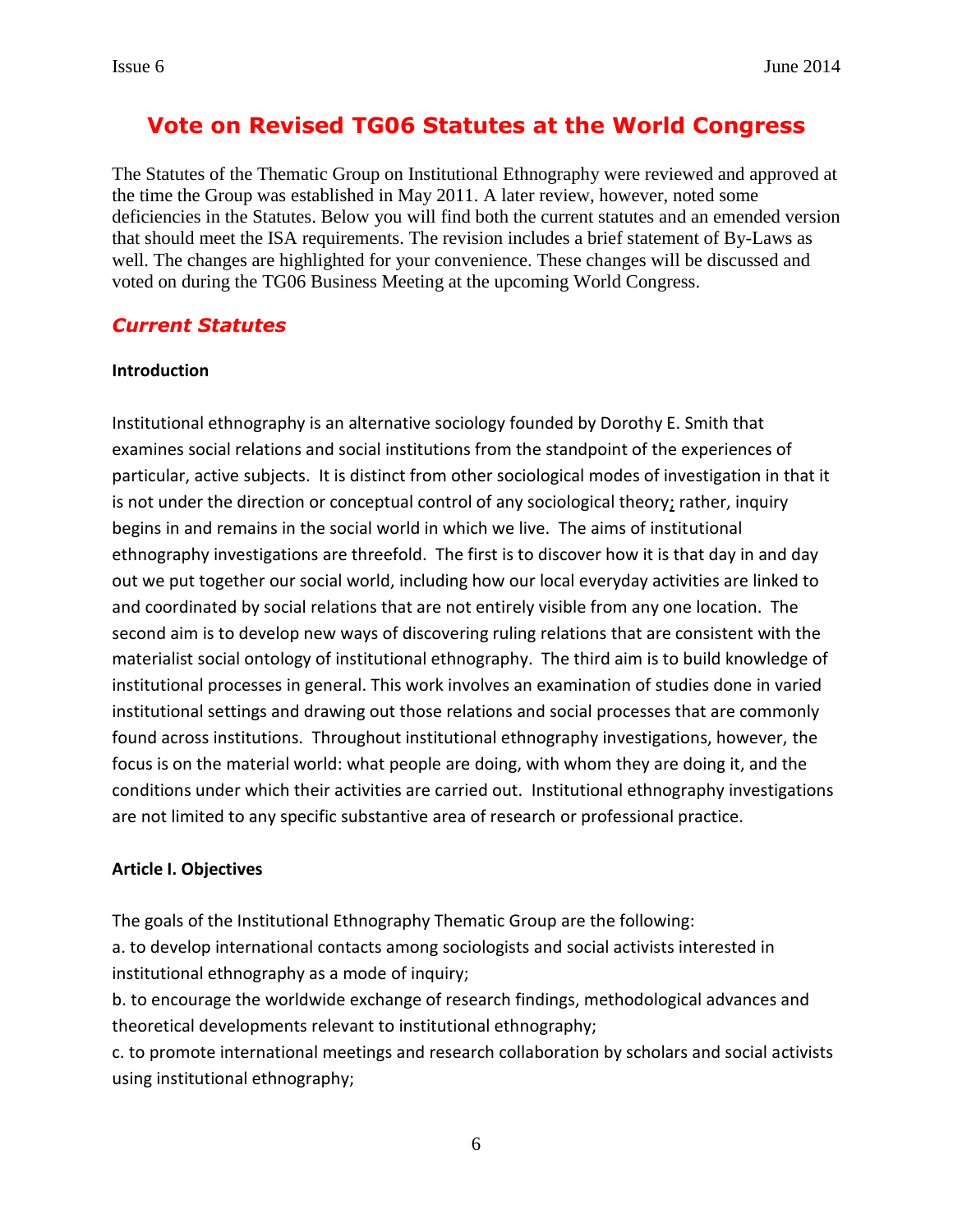#### **Article II. Activities**

To achieve these ends we shall

a. organize sessions during world congresses,

b. conduct at least one mid-term meeting between world congresses,

c. produce and distribute a newsletter twice a year. The newsletter might be substituted by new means of communication in accordance with ISA regulations. The Vice-President shall be responsible for editing the newsletter which shall be distributed electronically.

d. maintain a directory of members,

e. conduct business meetings during the world congresses and other ISA meetings.

#### **Article III. Membership**

a. There are two types of members: regular and affiliated members.

i. Regular members in good standing are those who have paid their Group dues, and who are also members in good standing of the ISA.

ii. Affiliated members in good standing have paid Group dues but are not ISA members in good standing. Affiliated members may fully participate in the activities of the Group, but affiliated members may not act as Board members.

b. All regular and affiliated members shall

i. uphold the present statutes;

ii. conscientiously fulfill the tasks entrusted to them.

iii. participate actively in recruiting new members, and disseminate news of Group activities and of research by Group members;

iv. pay dues for a four year period in a timely manner or, exceptionally, seek an exemption from dues by application to the Group Secretary-Treasurer. Non-payment of dues will lead to loss of membership six months after the final period paid for, unless special arrangements are made.

v. receive regular communication from the Board.

c. All Group members are encouraged to join the ISA since the ISA may take into consideration the number of regular members when determining the Group's rights and benefits.

d. Membership fees will be determined by the Board.

#### **Article IV. Members of the Board**

a. Officers and Board members shall be knowledgeable of institutional ethnography and be regular members of the Group. They shall be dedicated to working toward the Group objectives.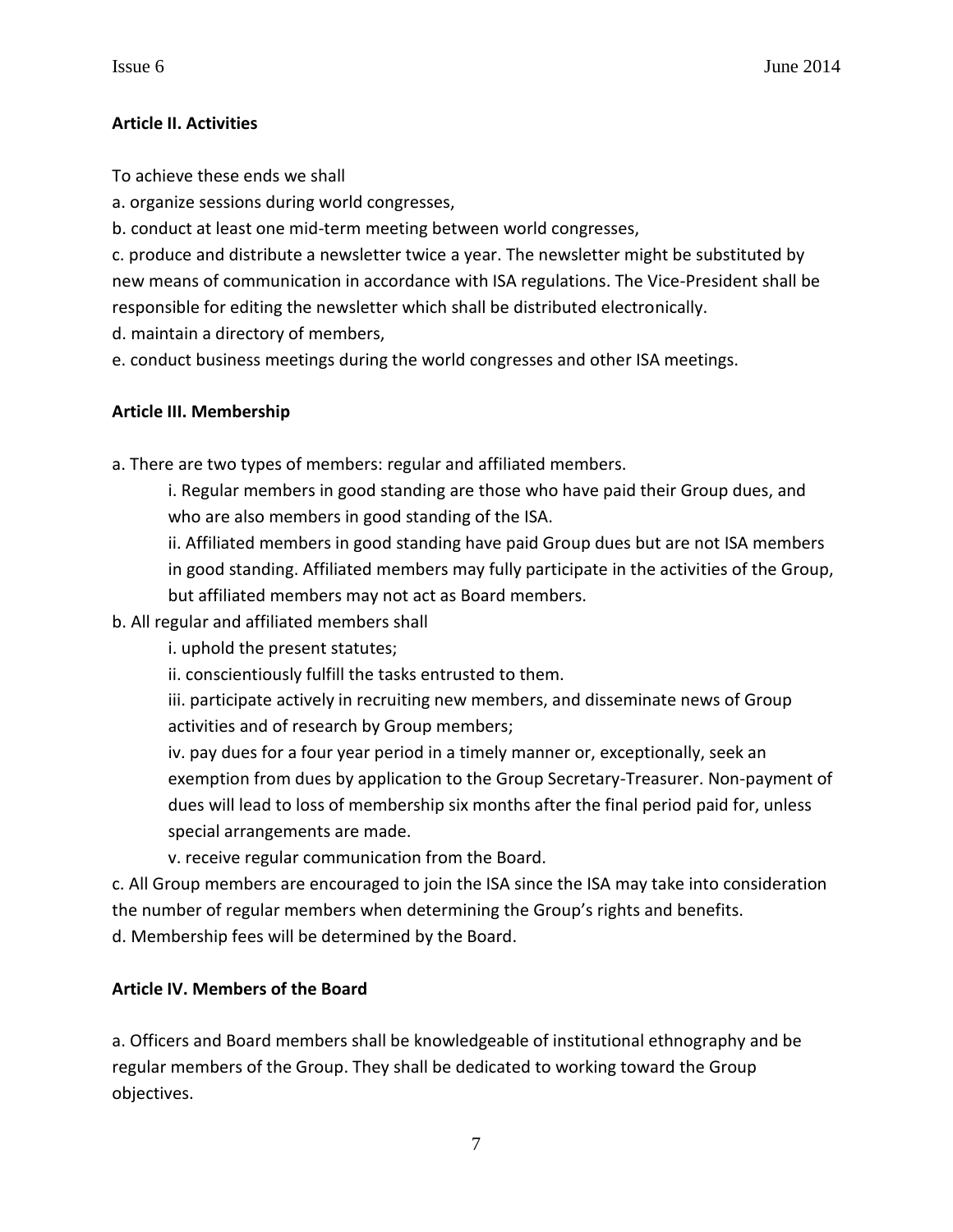b. The Board shall consist of a President, a Vice-President, a Secretary-Treasurer and at least two other members of the Board.

c. The terms of office shall be four years and no officer may serve more than two consecutive terms except to serve as President.

d. If casual vacancies arise in the Board between elections, they may be filled by appointment of the Board.

e. The Secretary-Treasurer shall give an accounting of any resources and liabilities of the Group at each Business Meeting. Decisions regarding expenditures must have the approval of the Board.

f. The President shall make periodic reports to the ISA and members of the Group at appropriate times.

g. The Board shall establish limited term committees for specific areas of interest, such as a Nominations Committee.

h. The main means of communication will be the Internet but the officers take responsibility for members with limited access to it.

#### **Article V. Elections**

a. The election of Officers and Board members shall take place at a Group Business Meeting or by email if necessary.

b. All members in good standing of the Group shall be eligible to vote.

c. Preparation of a slate of candidates is the province of the Nominations Committee established by the Board. Members of the Nominations Committee shall not be candidates for any positions. The Nominations Committee shall be mindful of the desire for geographical diversity in the process.

d. All nominations shall be submitted to the Nominations Committee three months before the Business Meeting.

e. All nominees must have agreed to stand for office.

f. All nominees must have written support from at least three TG06 members in good standing and shall submit a candidature statement and a short CV.

g. If no nominations have been received in time, the officers of the Nominations Committee are empowered to nominate candidates.

h. There must be at least two candidates for each position.

i. The Nominations Committee shall submit nominations to the President no later than one month before the start of the Business Meeting.

j. A quorum consisting of two-thirds of the membership is necessary for elections. If the Business Meeting is inquorate, the elections shall take place electronically.

k. Voting shall be by secret ballot.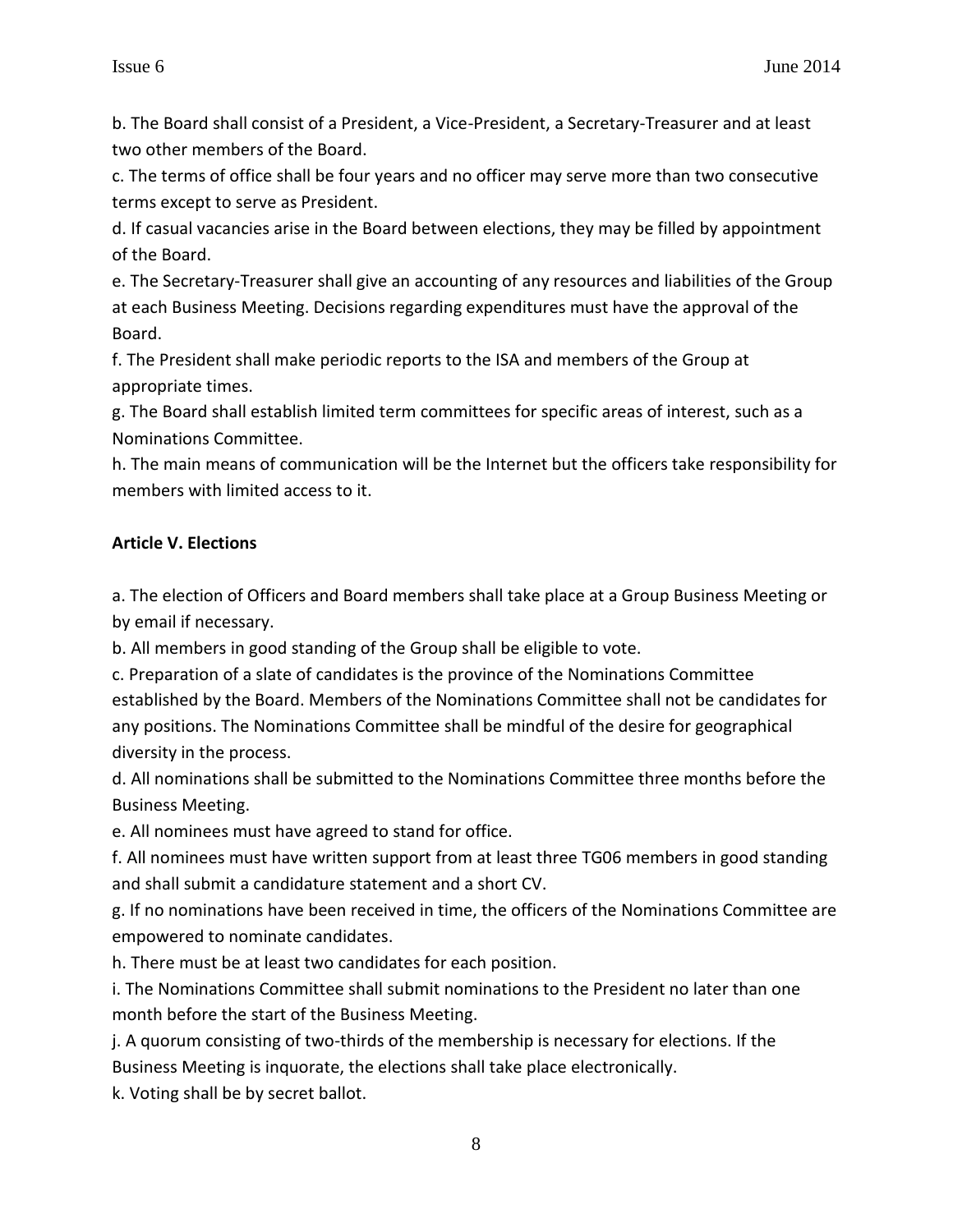#### **VI. Business Meetings**

a. A Business Meeting of the Group shall be held during each World Congress of Sociology. In addition, interim meetings may be held.

b. The functions of the Business Meeting are

i. to report on the work of the Group since the last business meeting,

ii. to elect officers of the Group,

iii. to provide direction regarding the work of the Group, by passing resolutions or by other means.

iv. to handle other issues as they may arise

#### **VII. Amendment of Statutes**

a. Any motion to amend the statutes shall be sent to the Secretary-Treasurer three months before the Business Meeting for distribution to the membership

b. Such motions shall have the written support of five members of the Group in good standing. c. Motions to amend the statutes will be considered at Business Meetings of the Group and come into effect if supported by a simple majority of those present and eligible to vote.

## *Revised Statutes*

#### **Introduction**

Institutional ethnography is an alternative sociology founded by Dorothy E. Smith that examines social relations and social institutions from the standpoint of the experiences of particular, active subjects. It is distinct from other sociological modes of investigation in that it is not under the direction or conceptual control of any sociological theory; rather, inquiry begins in and remains in the social world in which we live. The aims of institutional ethnography investigations are threefold. The first is to discover how it is that day in and day out we put together our social world, including how our local everyday activities are linked to and coordinated by social relations that are not entirely visible from any one location. The second aim is to develop new ways of discovering ruling relations that are consistent with the materialist social ontology of institutional ethnography. The third aim is to build knowledge of institutional processes in general. This work involves an examination of studies done in varied institutional settings and drawing out those relations and social processes that are commonly found across institutions. Throughout institutional ethnography investigations, however, the focus is on the material world: what people are doing, with whom they are doing it, and the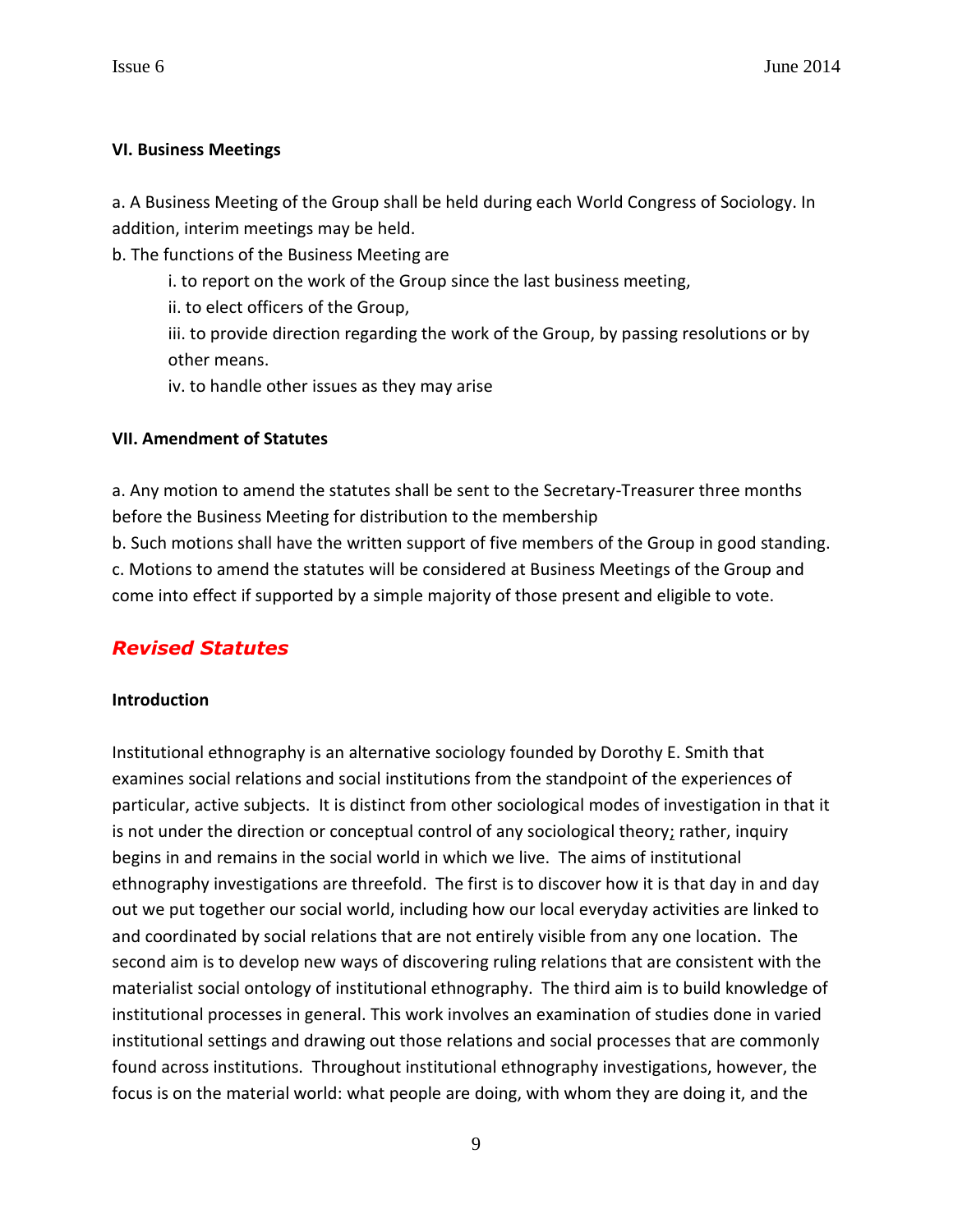conditions under which their activities are carried out. Institutional ethnography investigations are not limited to any specific substantive area of research or professional practice.

#### **Article I. Objectives**

The goals of the Institutional Ethnography Thematic Group are the following:

a. to develop international contacts among sociologists and social activists interested in institutional ethnography as a mode of inquiry;

b. to encourage the worldwide exchange of research findings, methodological advances and theoretical developments relevant to institutional ethnography;

c. to promote international meetings and research collaboration by scholars and social activists using institutional ethnography;

#### **Article II. Activities**

To achieve these ends we shall

a. organize sessions during world congresses,

b. conduct at least one mid-term meeting between world congresses,

c. produce and distribute a newsletter twice a year. The newsletter might be substituted by new means of communication in accordance with ISA regulations. The Vice-President shall be responsible for editing the newsletter which shall be distributed electronically.

d. maintain a directory of members,

e. conduct business meetings during the world congresses and other ISA meetings.

#### **Article III. Membership**

a. There are two types of members: regular and affiliated members.

i. Regular members in good standing are those who have paid their Group dues, and who are also members in good standing of the ISA.

ii. Affiliated members in good standing have paid Group dues but are not ISA members in good standing. Affiliated members may fully participate in the activities of the Group, but affiliated members may not act as Board members.

b. All regular and affiliated members shall

i. uphold the present statutes;

ii. conscientiously fulfill the tasks entrusted to them.

iii. participate actively in recruiting new members, and disseminate news of Group activities and of research by Group members;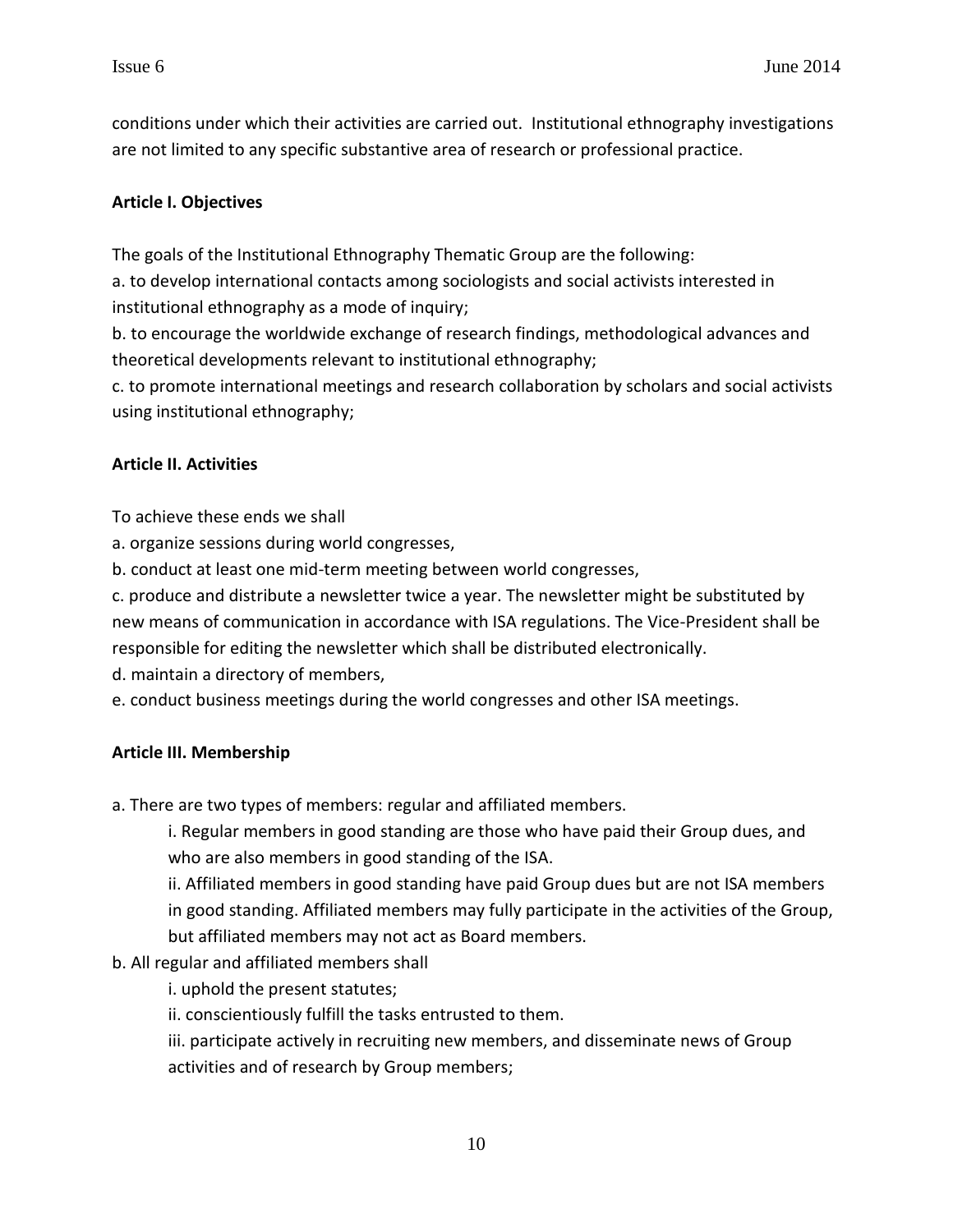iv. pay dues for a four year period in a timely manner or, exceptionally, seek an exemption from dues by application to the Group Secretary-Treasurer. Non-payment of dues will lead to loss of membership six months after the final period paid for, unless special arrangements are made.

v. receive regular communication from the Board.

c. All Group members are encouraged to join the ISA since the ISA may take into consideration the number of regular members when determining the Group's rights and benefits. d. Membership fees will be determined by the Board at each General Meeting. The Membership fees shall be specified in the By-Laws to the present Statutes.

#### **Article IV. Members of the Board**

a. Officers and Board members shall be knowledgeable of institutional ethnography and be regular members of the Group. They shall be dedicated to working toward the Group objectives.

b. The Board shall consist of a President, a Vice-President, a Secretary-Treasurer and at least two other members of the Board.

c. Each member of the Board must be a member in good standing of the ISA in accordance with ISA statutes and a member in good standing of the Group.

d. The terms of office shall be four years and no officer may serve more than two consecutive terms except to serve as President.

e. If casual vacancies arise in the Board between elections, they may be filled by appointment of the Board.

f. Should the President fail to carry out their Presidential responsibilities or allow their membership to lapse, the Secretary/Treasurer is required to inform the board and to serve a six month grace period on the President. Should the irregularity not be resolved by the end of this period, the Secretary/Treasurer is required to inform the Board. One of the Board members, identified by the Board, will assume the responsibilities of the President of the Board in the case of the death, incapacitation, resignation, or other inability of the incumbent to carry out the responsibilities of the office of President.

g. The Secretary-Treasurer shall give an accounting of any resources and liabilities of the Group at each Business Meeting. Decisions regarding expenditures must have the approval of the Board.

h. The President shall make periodic reports to the ISA and members of the Group at appropriate times.

i. The Board shall establish limited term committees for specific areas of interest, such as a Nominations Committee.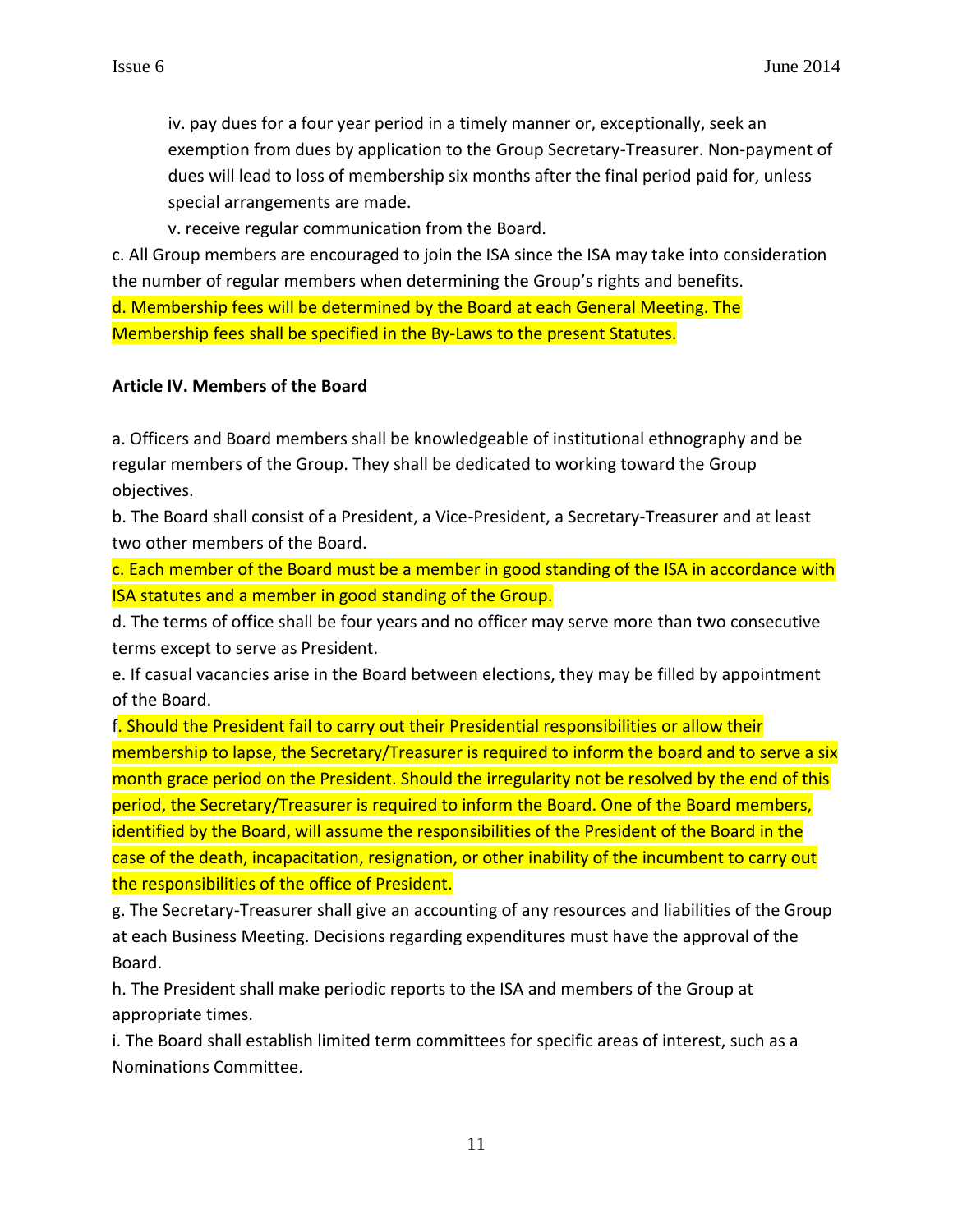j. The main means of communication will be the Internet but the officers take responsibility for informing members with limited access to it.

#### **Article V. Elections**

a. The election of Officers and Board members shall take place at a Group Business Meeting or by email if necessary.

b. All regular and affiliated members in good standing of the Group shall be eligible to vote.

c. Preparation of a slate of candidates is the province of the Nominations Committee established by the Board. Members of the Nominations Committee shall not be candidates for any positions. The Nominations Committee shall be mindful of the desire for geographical diversity in the process.

d. Only regular members of the ISA and of TG06 are eligible to be nominated as Officers and Board Members.

e. All nominations shall be submitted to the Nominations Committee three months before the Business Meeting.

f. All nominees must have agreed to stand for office.

g. All nominees must have written support from at least three TG06 regular or affiliated

members in good standing and shall submit a candidature statement and a short CV.

h. If no nominations have been received in time, the officers of the Nominations Committee are empowered to nominate candidates.

i. The Nominations Committee shall submit nominations to the President no later than one month before the start of the Business Meeting.

j. A quorum consisting of two-thirds of the membership is necessary for elections. If the Business Meeting is inquorate, the elections shall take place electronically.

k. Voting shall be by secret ballot.

#### **VI. Business Meetings**

a. A Business Meeting of the Group shall be held during each World Congress of Sociology. In addition, interim meetings may be held.

b. The functions of the Business Meeting are

i. to report on the work of the Group since the last business meeting,

ii. to elect officers of the Group,

iii. to provide direction regarding the work of the Group, by passing resolutions or by other means.

iv. to handle other issues as they may arise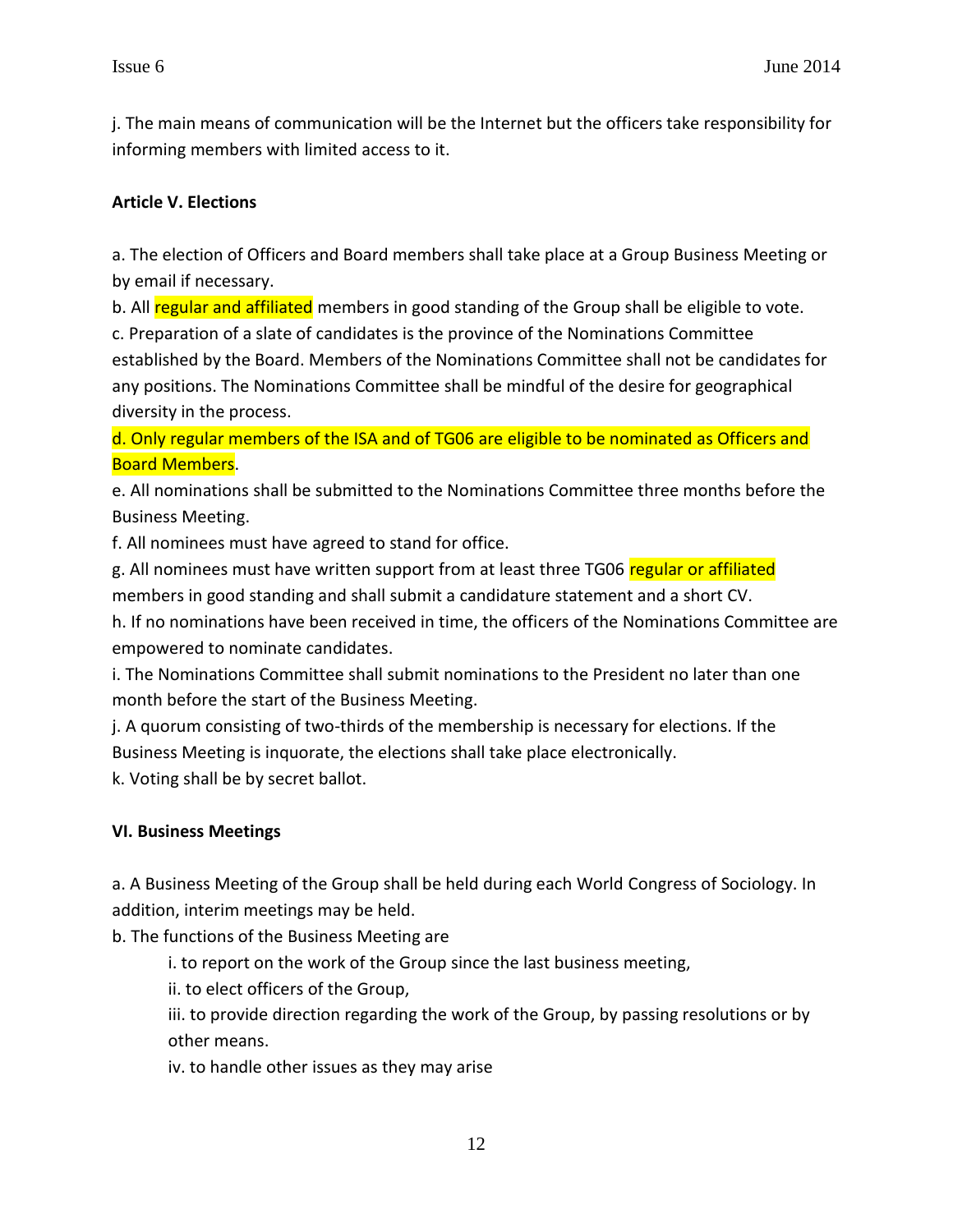#### **VII. Amendment of Statutes**

a. Any motion to amend the statutes shall be sent to the Secretary-Treasurer three months before the Business Meeting for distribution to the membership

b. Such motions shall have the written support of five members of the Group in good standing. c. Motions to amend the statutes will be considered at Business Meetings of the Group and come into effect if supported by a simple majority of those present and eligible to vote.

## **By-Laws of the Institutional Ethnography Thematic Group**

**Membership Fees**

In line with ISA practice, membership fees are collected for a period of four years. Membership fees are fixed as follows:

Dues for a 4-year period

Category A, USD 40

Category B, USD 20

Category C and students, USD 10

See a currently valid ISA membership form for a list of countries for each category.

## **Agenda for the Business Meeting of July 17, 2014**

- 1. Call to Order
- 2. Introductions
	- a. Vice President, Secretary Treasurer, Board Members
	- b. Program Coordinator
	- c. Attending Members
- 3. New Business
	- a. Secretary Treasurer's Report
	- b. Statute revisions -- discussion and vote
	- c. Future meetings
	- d. Is a WG on the horizon?
- 4. Other Business
- 5. Adjournment